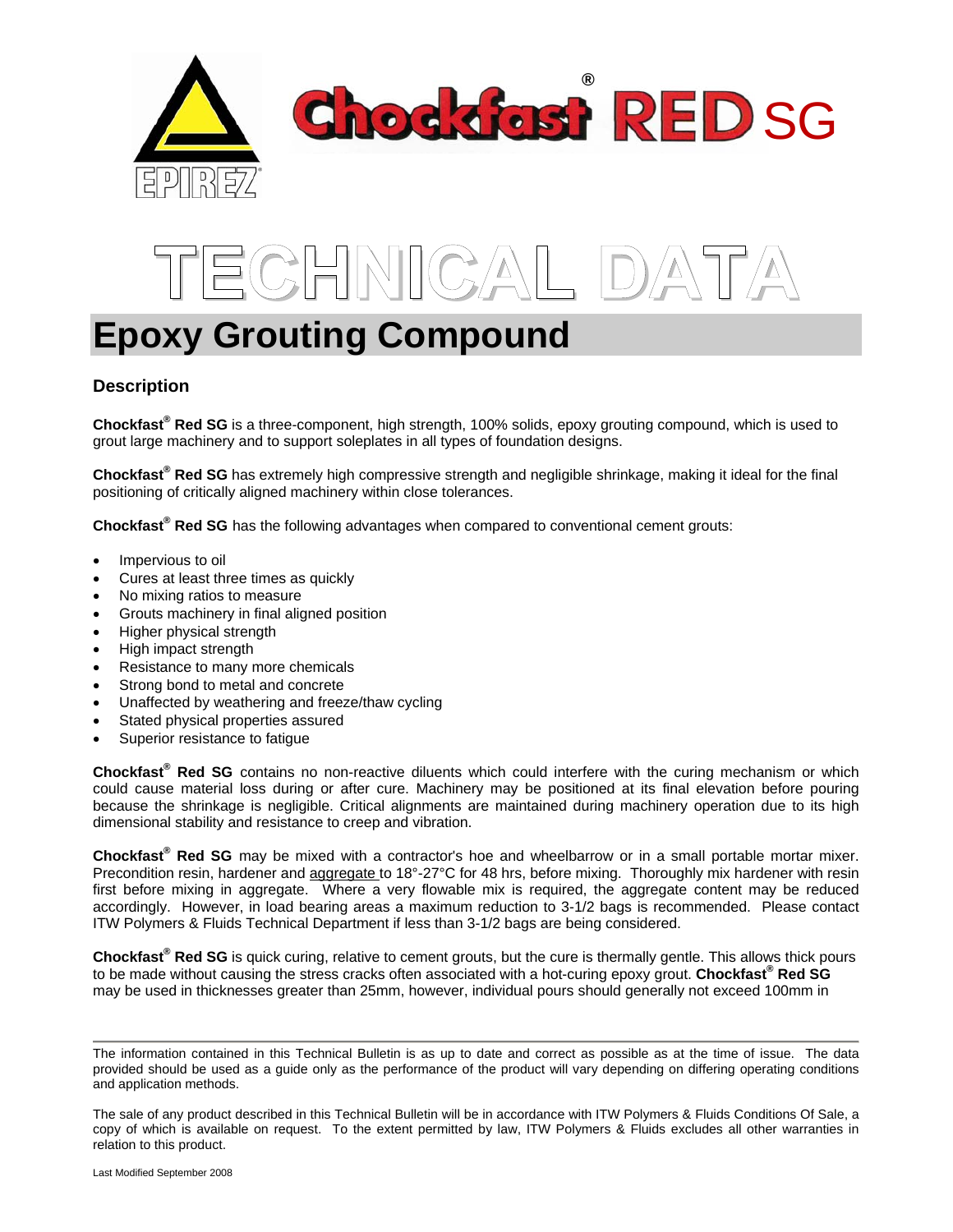thickness and 1.5m in length. When grouting highly critically aligned machinery, which is coupled to another machine, it is advisable to limit the final levelling pour.

Page 2 of 4

# **Physical Properties:**

| Coefficient of Linear Thermal                                  | 19.4 x 10 <sup>-6</sup> /C° ASTM D-696 |
|----------------------------------------------------------------|----------------------------------------|
| Expansion: Temperature Range<br>$0^{\circ}$ to 60 $^{\circ}$ C |                                        |
| Compressive Modulus of Elasticity:                             | ASTM C-579<br>(Modified)<br>13,582MPa  |
| Compressive Strength:                                          | 124.9 MPa<br>ASTM C-579<br>(Modified)  |
| Fire Resistance:                                               | ASTM D-635<br>Self-extinguishing       |
| <b>Flexural Strength:</b>                                      | 33 MPa ASTM C-580                      |
| Flexural Modulus Of Elasticity:                                | 18,060 MPa ASTM C-580                  |
| Linear Shrinkage:                                              | Not measurable<br><b>ASTM D-2566</b>   |
| Pot Life:                                                      | Approximately 1 hour $@$ 21 $°C$       |
| Specific Gravity:                                              | 2.24                                   |
| Tensile Strength:                                              | 14.6MPa ASTM D-638                     |
| Packaging:                                                     | Resin: 9.05 litres                     |
|                                                                | Hardener: 1.63 litres                  |
|                                                                | Aggregate: 4 x 21 kg bags              |
| Shelf Life:                                                    | 2 years in dry storage                 |

# **Estimating Data**

94 kg kit Chockfast Red SG = 45.3 Litres

# **Application Directions**

#### **Introduction**

The following CHOCKFAST surface preparation, mixing, pouring and storage procedures have been written as an aid for contractors and end users applying CHOCKFAST on a job site.

If the application procedures are not adhered to it is recommended that the user contact ITW Polymers & Fluids Technical Department for alternate methods. All procedures in this technical data sheet apply to Chockfast Red, unless stated otherwise.

### **Grout Storage**

- All grout materials should be stored in a dry, shaded area in original unopened containers. Recommended storage temperatures are 16°- 35° C.
- The materials have a shelf life in excess of 12 months.
- The grouting materials should be pre-conditioned to a minimum of 19°- 27° C for 24 to 48 hours before mixing and application.
- Construct a shelter over the foundation to protect the work area from the elements particularly during cold, wet or very hot conditions.

# **Foundation Preparation**

- New concrete needs to be 21 to 28 days fully cured or have a compressive strength of 21 MPa and tensile strength of 2.1 MPa. In order to insure a good bond of epoxy to the concrete, check that hydration has ceased.
- The concrete should be chipped to remove all laitance and 50% of the aggregate exposed to provide a rough bonding surface for the epoxy. Dowels should be installed on new exposed concrete to prevent edge lifting.
- The concrete foundation should be dry and oil free before the pouring of grout.
- Form as for concrete using good quality form material. Fit 30mm x 45mm chamfer pieces. Wax or grease all surfaces of forming in contact with resin. Seal all gaps with suitable mastic or putty

AUSTRALIA **NEW ZEALAND** ITW Polymers & Fluids **ITW Polymers & Fluids**  100 Hassall Street Unit 2 / 38 Truegood Drive Wetherill Park NSW 2164<br>
Phone (02) 9757 8800 Fax (02) 9757 3855 Phone (09) 272 1945 Fax (09) 273 6489 Phone (02) 9757 8800 Fax (02) 9757 3855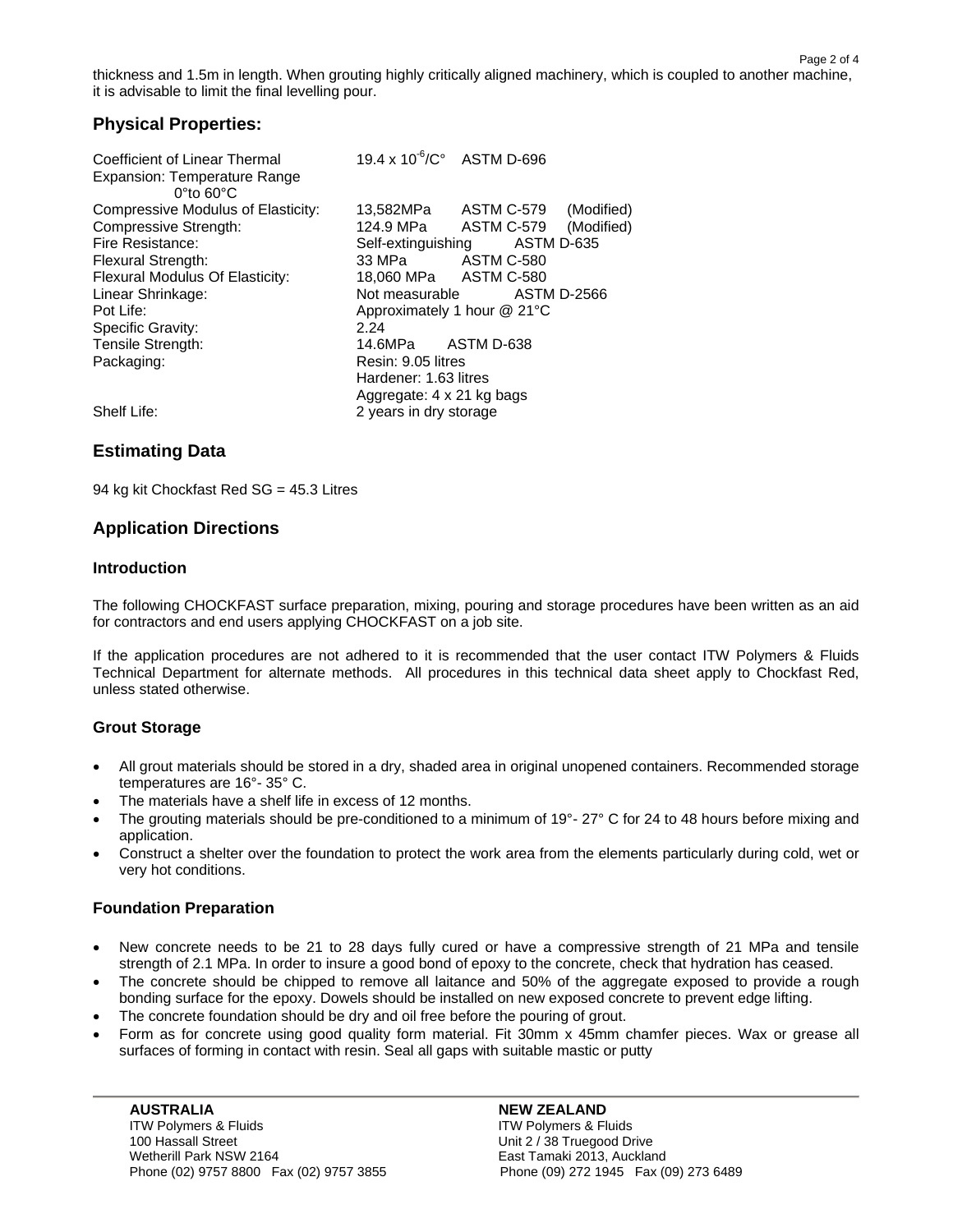• Sleeve all foundation bolts in way of resin to prevent adhesion and to allow bolt stretch. \*Construct header boxes if resin has to flow more than one metre.

#### **Preparation of Baseplates or Soleplates**

- All 90° angles on steelwork in contact with the epoxy should be rounded to reduce stress concentrations in the grout. Round shim stock is preferred.
- Surfaces of baseplates or soleplates in contact with grout should be sandblasted to a clean, oil free, dry surface. Epoxy primer can be applied to the clean metal surfaces to prevent rusting.

#### **Mixing**

- Pour contents of Hardener into Compound container and mix thoroughly for 3 minutes with a suitable blade fitted to a 400 rpm power mixer. Ensure all material around bottom and sides of can is incorporated.
- Chockfast Red SG should be mixed in a 15 -20 rpm mortar mixer capable of holding a minimum of 90.6 litres.
- Add the pre mixed liquids to the mortar mixer and one bag of aggregate. Progressively add the remaining bags of aggregate assuring a homogeneous mix. **Mixing is complete when aggregate is wet** (for the first mix, ½ a bag of aggregate should be withheld to facilitate the "wetting out of the mixer").
- Subsequent mixes should contain 4 bags. Never reduce aggregate by more than half a bag to improve flow.
- It is important to mix the grout until the 4 bags of aggregate have been **"wetted out"**. Over mixing will encourage the entrapment of air.

#### **Pouring**

**•** Pour the Chockfast<sup>®</sup> Red SG as soon as possible after mixing.

### **Work Time (Pot Life)**

1 hour @ 21°C

### **Cure Time**

24 to 48 hours @ 21°C

• Protect newly poured Chockfast Red SG from sudden temperature changes and direct sunlight.

# **Packaging**

**Chockfast® Red SG** is available in 94 kg kits. Each pack contains Hardener, Compound and Aggregate in correct proportions for use.

### **Ordering information:**

```
 94 kg #D11960
```
# **Safety Precautions**

Avoid contact with skin and avoid breathing vapour. Wear gloves and goggles when mixing and using. Keep away from children. Provide adequate ventilation if applied in confined spaces. If poisoning occurs call Doctor or Poisons Information Centre. If swallowed **DO NOT** induce vomiting. Give plenty of water or milk. If skin contact occurs remove any contaminated clothing and wash affected area thoroughly with soap and water.

**TDG Code:** Hardener - UN 2735 Compound - Not Classified

AUSTRALIA **International Contract Contract Contract Contract Contract Contract Contract Contract Contract Contra** ITW Polymers & Fluids **ITW Polymers & Fluids**  100 Hassall Street Unit 2 / 38 Truegood Drive Wetherill Park NSW 2164 East Tamaki 2013, Auckland Phone (02) 9757 8800 Fax (02) 9757 3855